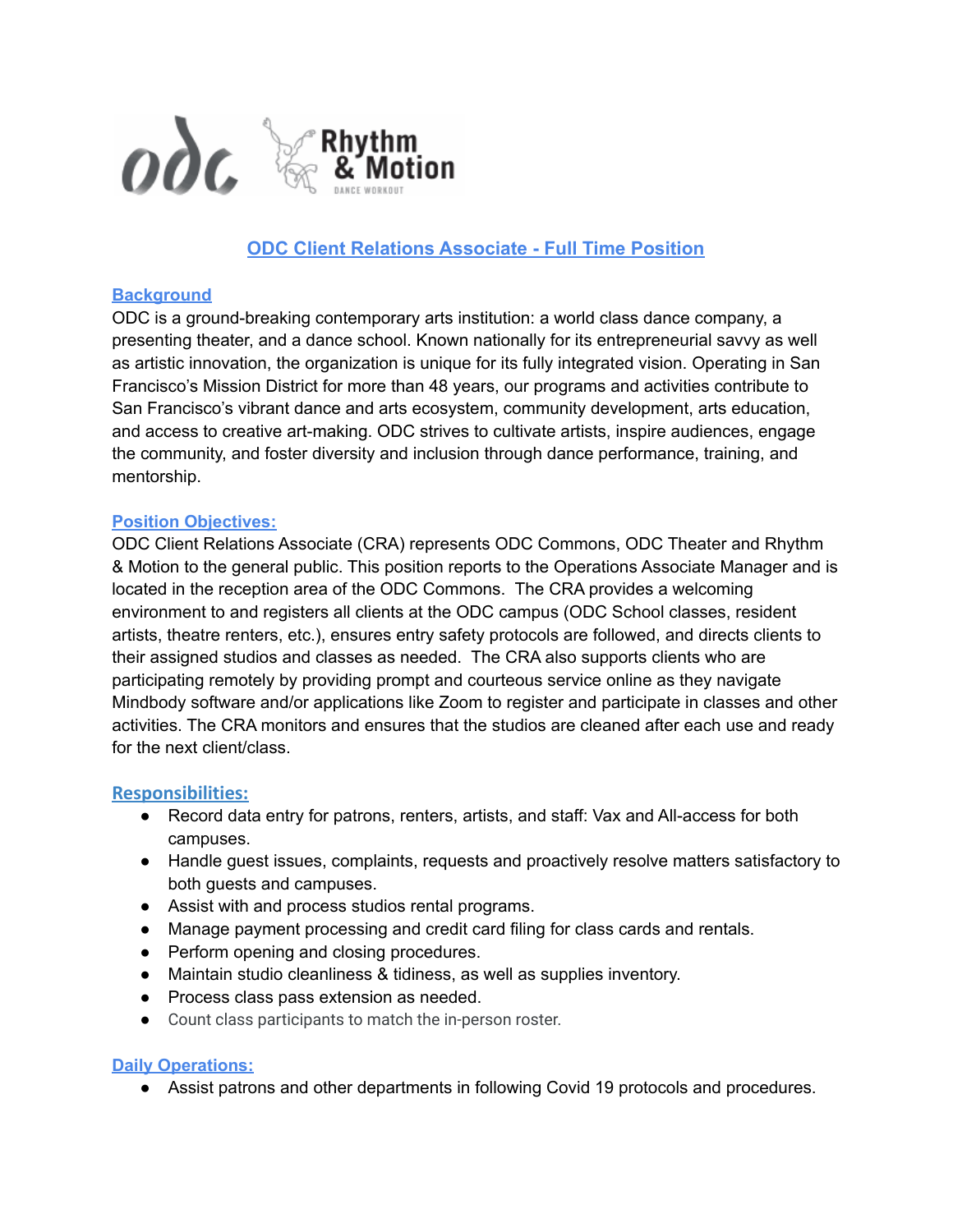- Perform Sanitation procedures
- Maintain digital communications with patrons through emails and Google voice.
- Operate digital station for hybrid model classes and meetings.
- Perform soundchecks as well as monitoring classes onsite.
- Operate air quality software that ensures good air quality in the facility.

### **Qualifications:**

- 1+ years of customer service and administrative experience
- Excellent relationship-building skills; open and friendly manner when interacting with the public (email, phone, in-person, etc.)
- Basic computer skills, including using spreadsheets, Google drives, Zoom, and email
- Strong organizational skills and comfortable working in a fast-paced environment
- Must be punctual, reliable, and dedicated
- Must have the ability to work independently with minimal supervision
- Prefer experience working with Mindbody Software and Microsoft Office Software\*
- $\bullet$  Bilingual skills is a plus

\*We will provide training and support with Mindbody software, and digital stations used for our live-streaming classes.

Remote: This is an **onsite position only** - no remote work.

TIme status: Full time position

Salary and Benefits:

- \$18 hourly
- As a dance organization committed to physical well-being, ODC's benefits package currently includes health coverage for full-time employees (vision and dental coverage are available at the employee's cost), two weeks paid vacation, sick leave, access to free dance classes, complimentary tickets to select performances, and a dynamic work environment.

Shifts Available:

7:45am-4:15pm Thurs-Monday 2:30pm-10:30pm Friday-Tuesday

## **To Apply**

Please email to: [HR@odc.dance](mailto:HR@odc.dance):

·Resume

·Cover Letter

Reference "Full Time Client Relations Associate" in the subject line.